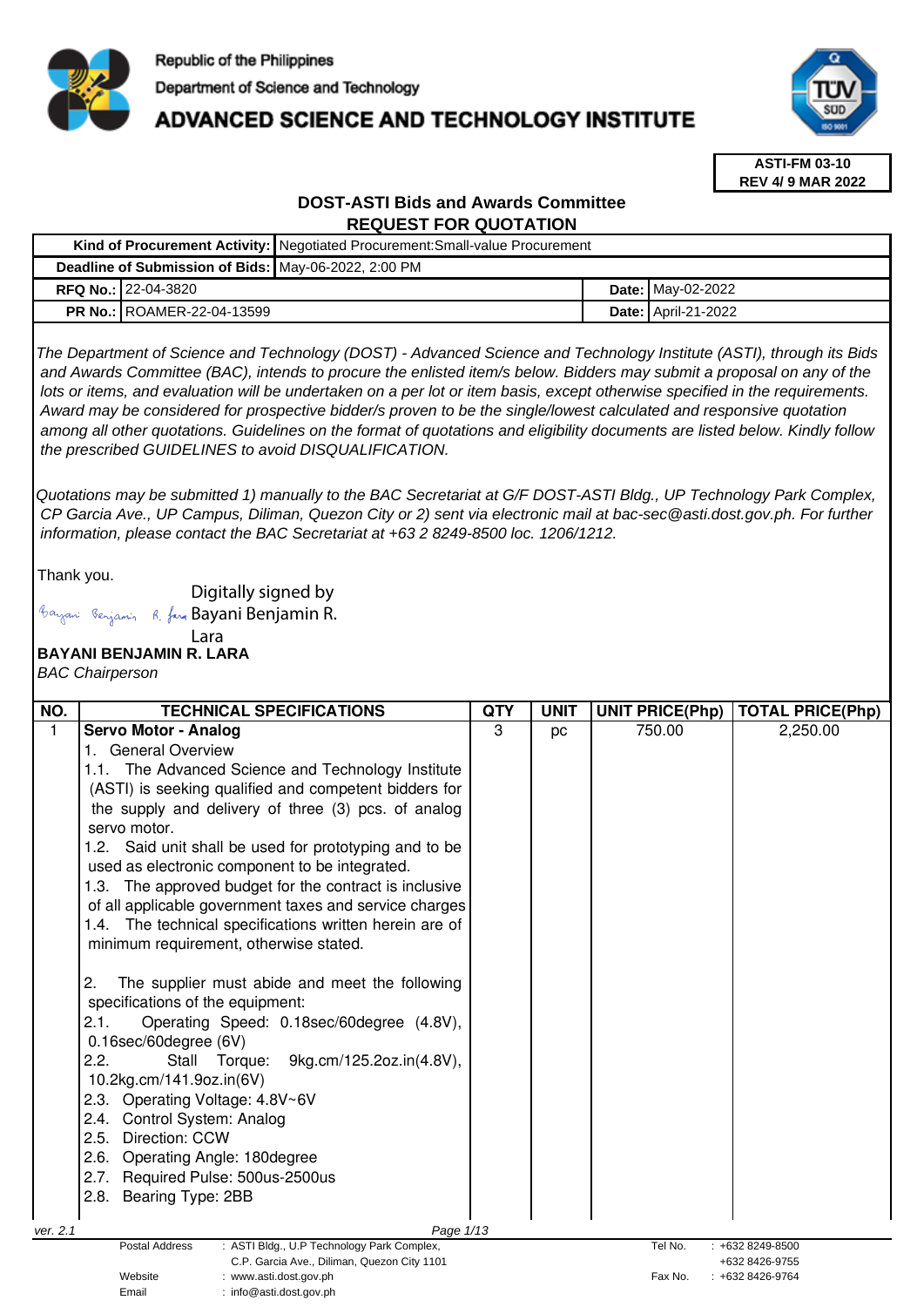|              | 2.9. Gear Type: Metal<br>2.10. Motor Type: Carbon<br>2.11. Connector Wire Length: 30 cm<br>2.12. Modulation: Analog<br>2.13. Torque: 4.8V: 125.20 oz-in (9.02 kg-cm)<br>2.14. 6.0V: 141.90 oz-in (10.22 kg-cm)<br>2.15. Speed: 4.8V: 0.18 sec/60°<br>2.16. $6.0V: 0.16$ sec/60°<br>2.17. Weight: 1.98 oz (56.0 g)<br>2.18. Dimensions: Length:1.61 in (40.8 mm)<br>2.19. Width:0.79 in (20.1 mm)<br>2.20. Height: 1.50 in (38.0 mm)<br>2.21. Motor Type: Brushed<br>2.22. Gear Type: Metal<br>2.23. Rotation/Support: Dual Bearings<br>2.24. Rotational Range: 180°<br>2.25. Pulse Cycle: (add)<br>2.26. Pulse Width: 500-2500 µs<br>2.27. Connector Type: (add)                                                                                     |    |    |       |        |
|--------------|------------------------------------------------------------------------------------------------------------------------------------------------------------------------------------------------------------------------------------------------------------------------------------------------------------------------------------------------------------------------------------------------------------------------------------------------------------------------------------------------------------------------------------------------------------------------------------------------------------------------------------------------------------------------------------------------------------------------------------------------------|----|----|-------|--------|
|              | 3. Warranty<br>3.1. Supplier warrants the item against defects in<br>manufacturing and shipping and delivery issues.<br>3.2. Defective and incorrect items shall be replaced.<br>3.3. Warranty Period: at least one year.                                                                                                                                                                                                                                                                                                                                                                                                                                                                                                                            |    |    |       |        |
|              | 4. Payment and Delivery Terms<br>4.1. Price is inclusive of government taxes, delivery,<br>etc.<br>4.2. Delivery: 30 days upon issuance of NTP or before<br>June 10, 2022.                                                                                                                                                                                                                                                                                                                                                                                                                                                                                                                                                                           |    |    |       |        |
| $\mathbf{2}$ | <b>U.FL Connector - Surface Mount</b><br>1. General Overview<br>1.1. The Advanced Science and Technology Institute<br>(ASTI) is seeking qualified and competent bidders for<br>the supply and delivery of ten (10) pcs. of analog servo<br>motor.<br>1.2. Said unit shall be used as an insulator for liquid<br>crystal polymer (LCP)<br>1.3. The approved budget for the contract is inclusive<br>of all applicable government taxes and service charges<br>1.4. The technical specifications written herein are of<br>minimum requirement, otherwise stated.<br>2.<br>The supplier must abide and meet the following<br>specifications of the equipment<br>2.1. VSWR of 1.3max at 0 to 3GHz<br>2.2. Operating temperature range from -40°C to 90°C | 10 | pc | 70.00 | 700.00 |
|              | Extraction jig permits simple removal of<br>2.3.<br>connectors<br>2.4. Connector Style: U.FL (UMCC)<br>2.5. Connector Type: Receptacle, Male Pin<br>2.6. Connector Body Style: Straight Jack<br>2.7. Coaxial Termination: Solder<br>2.8. Shield Termination: Solder<br>2.9. Impedance: 50ohm<br>2.10. Mounting Type: Surface Mount<br>2.11. Fastening Type: Snap-On<br>2.12. Fastening Type: Snap-On<br>2.13. Frequency Max: 6GHz                                                                                                                                                                                                                                                                                                                    |    |    |       |        |
|              | Page 2/13                                                                                                                                                                                                                                                                                                                                                                                                                                                                                                                                                                                                                                                                                                                                            |    |    |       |        |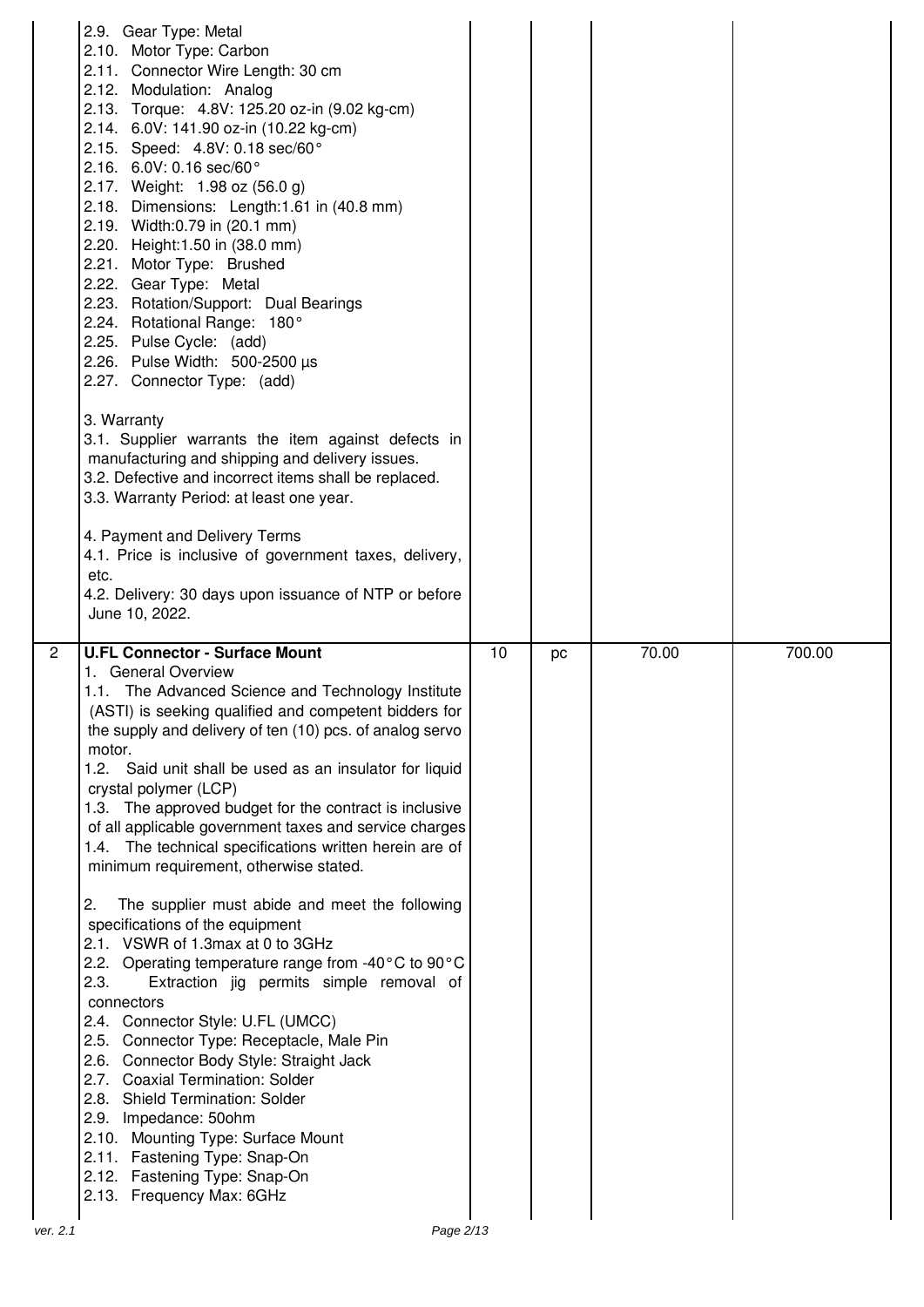|          | 2.14. Number of Ports: 1<br>2.15. Body Material: Phosphor Bronze<br>2.16. Center Contact Plating: Gold Plated Contacts<br>2.17. Dielectric Material: Liquid Crystal Polymer (LCP)<br>2.18. Connector Mounting: PCB Mount<br>2.19. Center Contact Material: Brass<br>2.20. Product Range: U.FL<br>2.21. Weight: 0.000084 kg<br>3. Warranty<br>3.1. Supplier warrants the item against defects in<br>manufacturing and shipping and delivery issues.<br>3.2. Defective and incorrect items shall be replaced.<br>3.3. Warranty Period: at least one year.<br>4. Payment and Delivery Terms<br>4.1. Price is inclusive of government taxes, delivery,<br>etc.<br>4.2. Delivery: 30 days upon issuance of NTP or before<br>June 10, 2022.                                                                                                                                                                                                                                                                                                                                                                                                                                                                                                                                                                              |     |    |        |          |
|----------|--------------------------------------------------------------------------------------------------------------------------------------------------------------------------------------------------------------------------------------------------------------------------------------------------------------------------------------------------------------------------------------------------------------------------------------------------------------------------------------------------------------------------------------------------------------------------------------------------------------------------------------------------------------------------------------------------------------------------------------------------------------------------------------------------------------------------------------------------------------------------------------------------------------------------------------------------------------------------------------------------------------------------------------------------------------------------------------------------------------------------------------------------------------------------------------------------------------------------------------------------------------------------------------------------------------------|-----|----|--------|----------|
| 3        | Male Pin Header - 1x40<br>1. General Overview<br>1.1. The Advanced Science and Technology Institute<br>(ASTI) is seeking qualified and competent bidders for<br>the supply and delivery of one hundred (100) pcs. of<br>1x40 male pin header.<br>1.2. Said unit shall be used to connect printed circuit<br>boards<br>1.3. The approved budget for the contract is inclusive<br>of all applicable government taxes and service charges<br>1.4. The technical specifications written herein are of<br>minimum requirement, otherwise stated.<br>The supplier must abide and meet the following<br>2.<br>specifications of the equipment:<br>2.1. Pin Style: Square<br>2.2. Number of Pins: 40<br>2.3. Pin Spacing: 0.1" (2.54 mm)<br>2.4. Pin Length: 11.5 mm<br>2.5. Total Size (LxWxH; mm.): 102 x 7. 5x 2. 5mm<br>2.6. Weight: 4g.<br>2.7. Material: plastic, metal<br>2.8. Color: Black, Silver Tone<br>3. Warranty<br>3.1. Supplier warrants the item against defects in<br>manufacturing and shipping and delivery issues.<br>3.2. Defective and incorrect items shall be replaced.<br>3.3. Warranty Period: at least one year.<br>4. Payment and Delivery Terms<br>4.1. Price is inclusive of government taxes, delivery,<br>etc.<br>4.2. Delivery: 30 days upon issuance of NTP or before<br>June 10, 2022. | 100 | pc | 18.00  | 1,800.00 |
| 4        | <b>Dupont Connector Kit</b><br>1. General Overview<br>1.1. The Advanced Science and Technology Institute<br>(ASTI) is seeking qualified and competent bidders for                                                                                                                                                                                                                                                                                                                                                                                                                                                                                                                                                                                                                                                                                                                                                                                                                                                                                                                                                                                                                                                                                                                                                  | 1.  | pc | 350.00 | 350.00   |
| ver. 2.1 | Page 3/13                                                                                                                                                                                                                                                                                                                                                                                                                                                                                                                                                                                                                                                                                                                                                                                                                                                                                                                                                                                                                                                                                                                                                                                                                                                                                                          |     |    |        |          |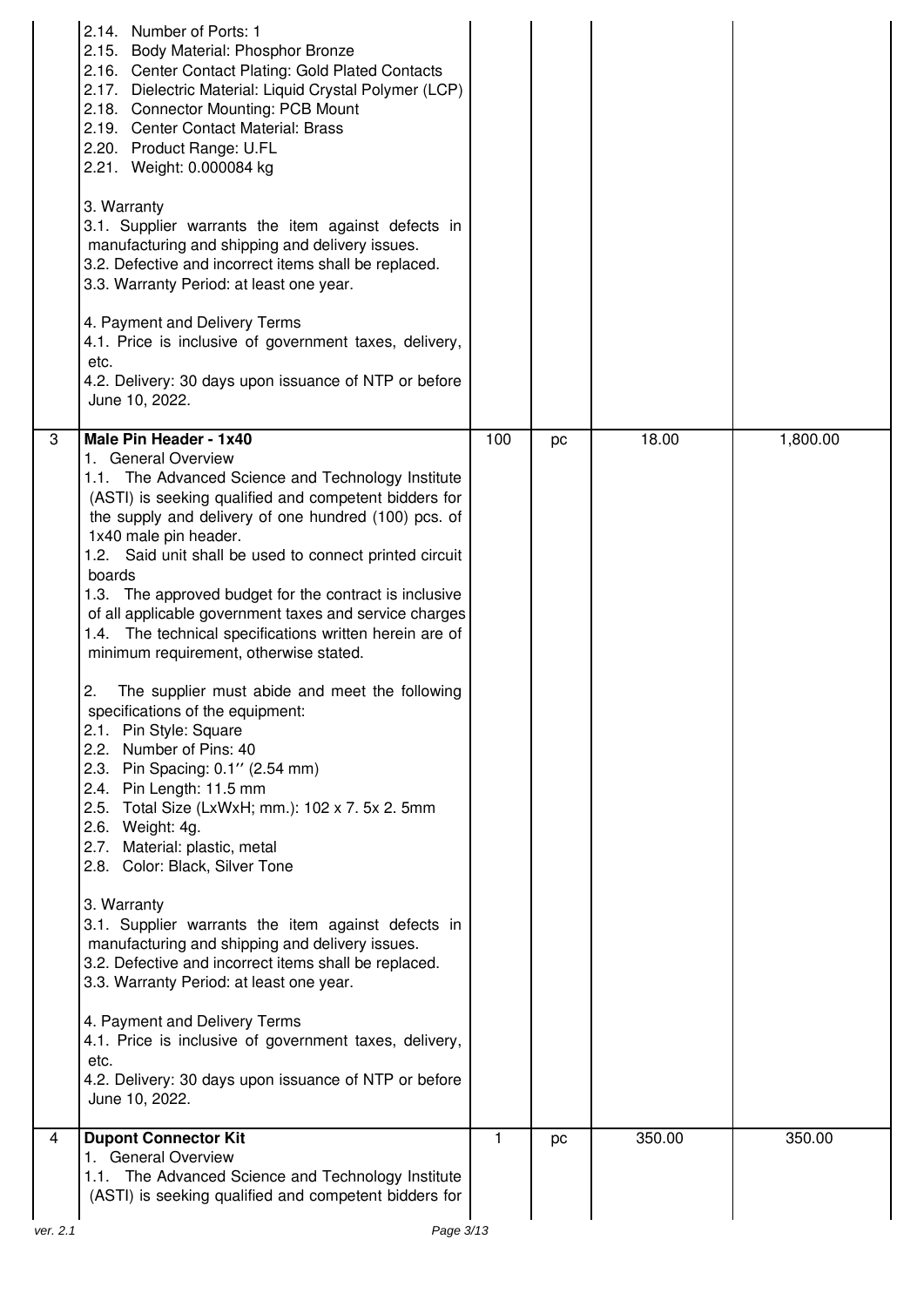|          | the supply and delivery of one (1) pc. Dupont<br>connector kit.<br>1.2. Said unit shall be used for electronics prototyping<br>1.3. The approved budget for the contract is inclusive<br>of all applicable government taxes and service charges<br>1.4. The technical specifications written herein are of<br>minimum requirement, otherwise stated.<br>2.<br>The supplier must abide and meet the following<br>specifications of the equipment:<br>Features: Compatible with Arduino and<br>2.1.<br>Raspberry Pi projects<br>2.2. Packaging: Box<br>2.3. Color: Black and Silver<br>2.4. Size (LWH; mm):132 x 68 x 23<br>2.5. Material: Plastic and metal<br>Must include:1 x Plastic Box (contains 310 pcs.<br>2.6.<br>connector kit)<br>3. Warranty<br>3.1. Supplier warrants the item against defects in<br>manufacturing and shipping and delivery issues.<br>3.2. Defective and incorrect items shall be replaced.<br>3.3. Warranty Period: at least one year.<br>4. Payment and Delivery Terms<br>4.1. Price is inclusive of government taxes, delivery,<br>etc.<br>4.2. Delivery: 30 days upon issuance of NTP or before<br>June 10, 2022.                    |   |    |        |        |
|----------|-----------------------------------------------------------------------------------------------------------------------------------------------------------------------------------------------------------------------------------------------------------------------------------------------------------------------------------------------------------------------------------------------------------------------------------------------------------------------------------------------------------------------------------------------------------------------------------------------------------------------------------------------------------------------------------------------------------------------------------------------------------------------------------------------------------------------------------------------------------------------------------------------------------------------------------------------------------------------------------------------------------------------------------------------------------------------------------------------------------------------------------------------------------------------|---|----|--------|--------|
| 5        | <b>Pipe Fitting Adapter</b><br>1. General Overview<br>1.1. The Advanced Science and Technology Institute<br>(ASTI) is seeking qualified and competent bidders for<br>the supply and delivery of two (2) pcs. of pipe fitting<br>adapter.<br>1.2. Said unit shall be used to apply as a quick fitting<br>joint for pipes<br>1.3. The approved budget for the contract is inclusive<br>of all applicable government taxes and service charges<br>1.4. The technical specifications written herein are of<br>minimum requirement, otherwise stated.<br>2.<br>The supplier must abide and meet the following<br>specifications of the equipment:<br>2.1. Features: good resistance to freezing and impact;<br>corrosion-proof<br>2.2. Material: Brass<br>2.3. Color: Gold<br>2.4. Male Thread: 1/2 BSPT<br>2.5. Female Thread: 3/4 BSPT<br>2.6. Length: 27mm / 1.06"<br>2.7. Must include: 1 x Pipe Reducer<br>3. Warranty<br>3.1. Supplier warrants the item against defects in<br>manufacturing and shipping and delivery issues.<br>3.2. Defective and incorrect items shall be replaced.<br>3.3. Warranty Period: at least one year.<br>4. Payment and Delivery Terms | 2 | pc | 150.00 | 300.00 |
| ver. 2.1 | Page 4/13                                                                                                                                                                                                                                                                                                                                                                                                                                                                                                                                                                                                                                                                                                                                                                                                                                                                                                                                                                                                                                                                                                                                                             |   |    |        |        |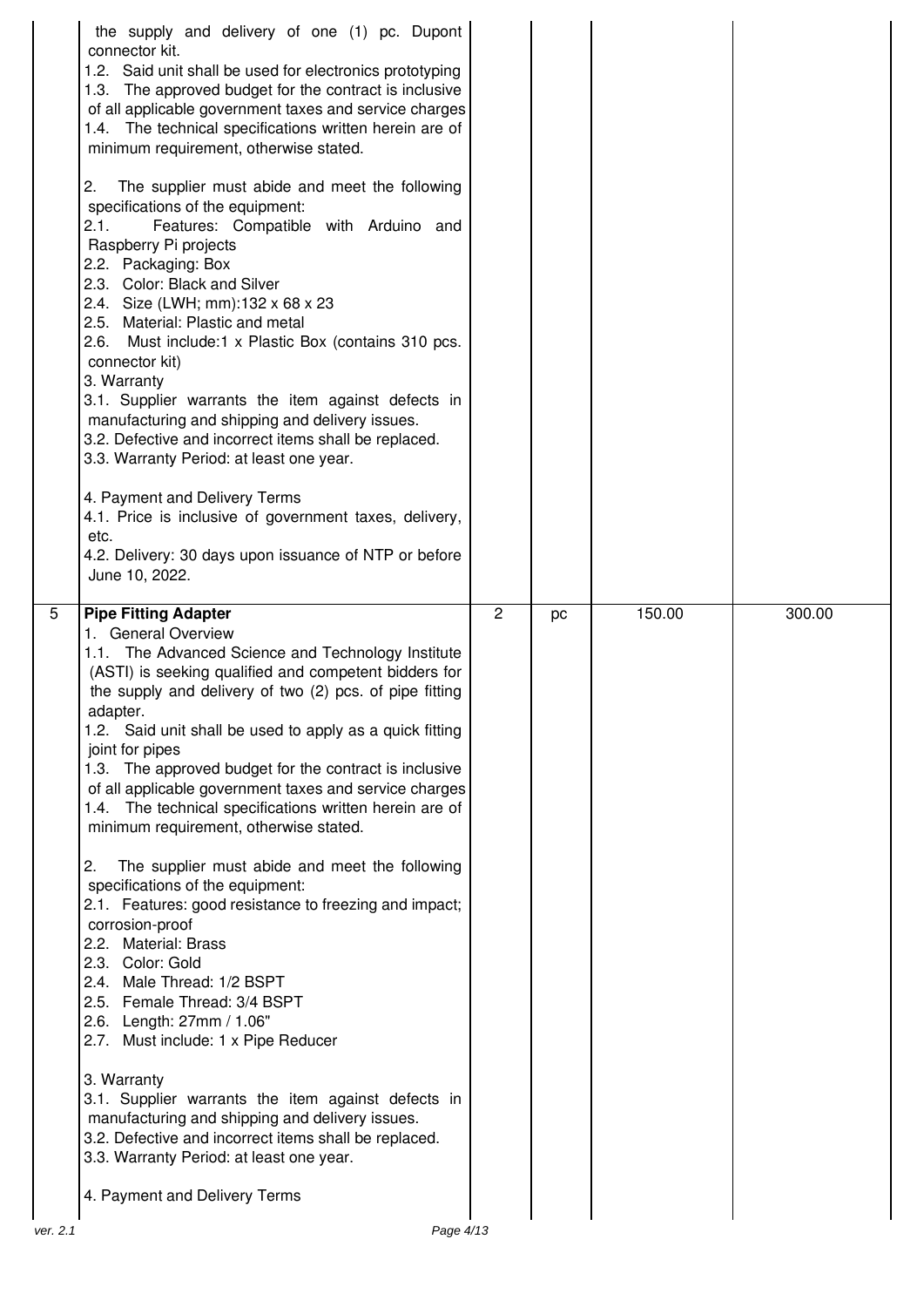|          | 4.1. Price is inclusive of government taxes, delivery,<br>etc.<br>4.2. Delivery: 30 days upon issuance of NTP or before<br>June 10, 2022.                                                                                                                                                                                                                                                                                                                                                                                                                                                                                                                                                                                                                                                                                                                                                                                                                                                                                                                                                                                                                                                                                                                                                                                                                                                                                                                                                                                                                                                                                                                                                                         |    |    |         |           |
|----------|-------------------------------------------------------------------------------------------------------------------------------------------------------------------------------------------------------------------------------------------------------------------------------------------------------------------------------------------------------------------------------------------------------------------------------------------------------------------------------------------------------------------------------------------------------------------------------------------------------------------------------------------------------------------------------------------------------------------------------------------------------------------------------------------------------------------------------------------------------------------------------------------------------------------------------------------------------------------------------------------------------------------------------------------------------------------------------------------------------------------------------------------------------------------------------------------------------------------------------------------------------------------------------------------------------------------------------------------------------------------------------------------------------------------------------------------------------------------------------------------------------------------------------------------------------------------------------------------------------------------------------------------------------------------------------------------------------------------|----|----|---------|-----------|
| 6        | Voltage Level Translator IC<br>1. General Overview<br>1.1. The Advanced Science and Technology Institute<br>(ASTI) is seeking qualified and competent bidders for<br>the supply and delivery of ten (10) pcs. of voltage level<br>translator IC.<br>1.2.<br>Said unit shall be used for high to low level<br>shifting applications<br>1.3. The approved budget for the contract is inclusive<br>of all applicable government taxes and service charges<br>1.4. The technical specifications written herein are of<br>minimum requirement, otherwise stated.<br>The supplier must abide and meet the following<br>2.<br>specifications of the equipment<br>2.1. No. of inputs: 6<br>2.2. Output current: 5.2mA<br>2.3. Propagation delay: 7ns<br>2.4. No. of pins: 16<br>2.5. Logic Case Style: SOIC<br>2.6. Supply Voltage Min: 2V<br>2.7. Supply Voltage Max: 6V<br>2.8. Operating Temperature: -40C to +125C<br>2.9. Logic Type: Level Translator<br>2.10. Footprint: SO16<br>2.11. Features: Low-power dissipation; complies with<br>JEDEC standard no. 7A<br>2.12. ESD protection:<br>2.12.1. HBM JESD22-A114F exceeds 2 000 V<br>2.12.2. MM JESD22-A115-A exceeds 200 V<br>2.13. Package: Plastic small outline package<br>2.14. Leads: 16<br>2.15. body width: 3.9 mm<br>2.16. Version: SOT109-1<br>3. Warranty<br>3.1. Supplier warrants the item against defects in<br>manufacturing and shipping and delivery issues.<br>3.2. Defective and incorrect items shall be replaced.<br>3.3. Warranty Period: at least one year.<br>4. Payment and Delivery Terms<br>4.1. Price is inclusive of government taxes, delivery,<br>etc.<br>4.2. Delivery: 30 days upon issuance of NTP or before<br>June 10, 2022. | 10 | pc | 50.00   | 500.00    |
| 7        | <b>Kensington Lock</b><br>1. General Overview<br>1.1. The Advanced Science and Technology Institute<br>(ASTI) is seeking qualified and competent bidders for<br>the supply and delivery of ten (10) pcs. of Kensington<br>lock.<br>1.2.<br>Said unit shall be used to secure mobile<br>workstations through the attachment of lock via<br>Kensington security slot                                                                                                                                                                                                                                                                                                                                                                                                                                                                                                                                                                                                                                                                                                                                                                                                                                                                                                                                                                                                                                                                                                                                                                                                                                                                                                                                                | 10 | pc | 2650.00 | 26,500.00 |
| ver. 2.1 | Page 5/13                                                                                                                                                                                                                                                                                                                                                                                                                                                                                                                                                                                                                                                                                                                                                                                                                                                                                                                                                                                                                                                                                                                                                                                                                                                                                                                                                                                                                                                                                                                                                                                                                                                                                                         |    |    |         |           |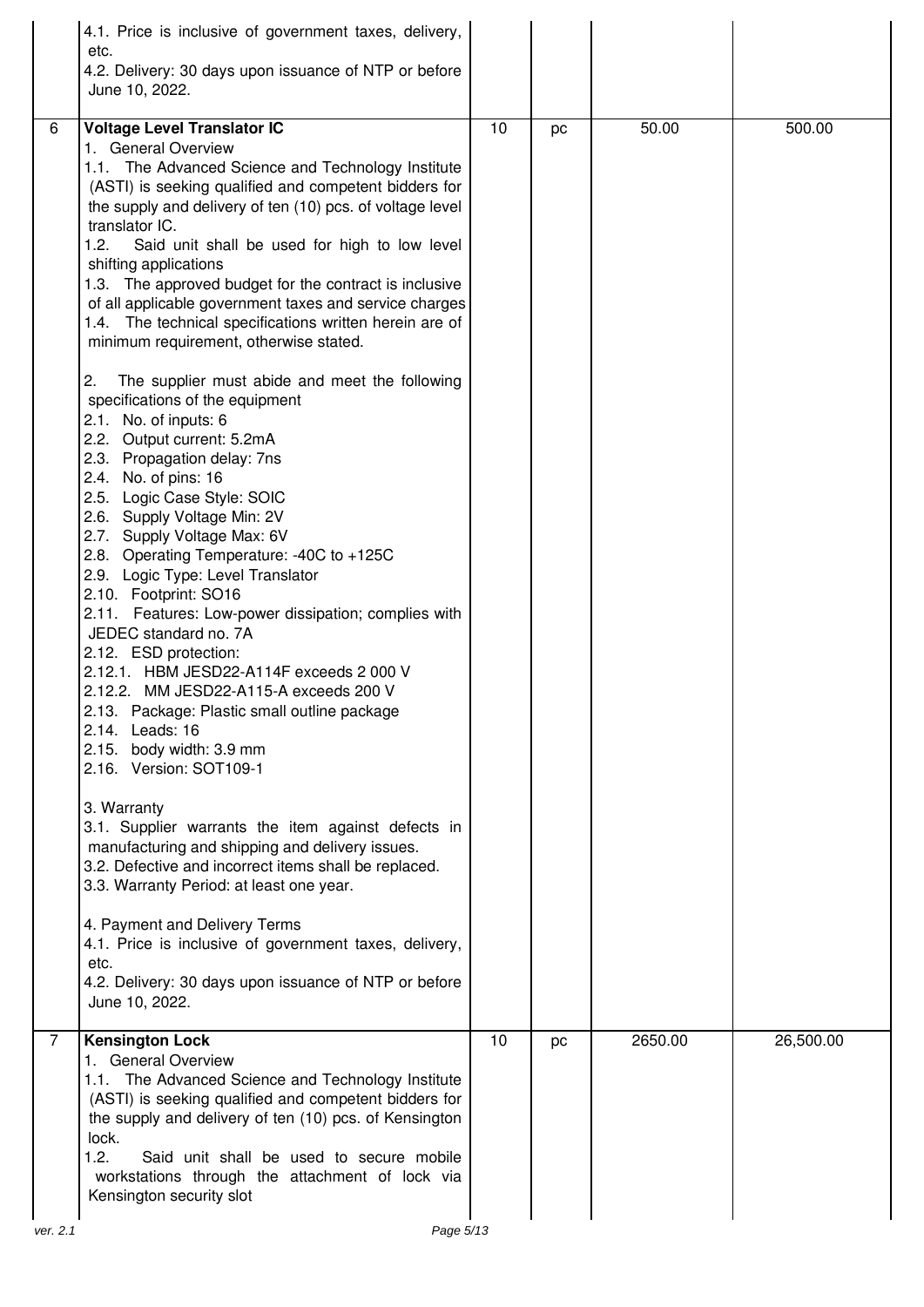| 1.3. The approved budget for the contract is inclusive<br>of all applicable government taxes and service charges<br>1.4. The technical specifications written herein are of<br>minimum requirement, otherwise stated.<br>The supplier must abide and meet the following<br>2.<br>specifications of the equipment<br>Features: Keyless 4-Wheel Combination, Push<br>2.1.<br>Button Design, Self-Coiling Cable, Attaches via<br><b>Kensington Security Slot</b><br>2.2. Warranty Period: 1 year<br>2.3. Lock Management: Standard<br>2.4. Cable Construction: 7x7<br>2.5. Cable Length (ft/m): 6/1.8<br>2.6. Cable Thickness (mm): 4.4<br>2.7. Lock Type: Combination Lock<br>2.8. No. Items Secured: 1<br>2.9. Access Type: Individual Access<br>2.10. Cable Type: Standard<br>2.11. Engagement Type: T bar<br>2.12. Security Slot Compatibility: Kensington Security<br>Slot<br>3. Warranty<br>3.1. Supplier warrants the item against defects in<br>manufacturing and shipping and delivery issues.<br>3.2. Defective and incorrect items shall be replaced.<br>3.3. Warranty Period: at least one year.<br>4. Payment and Delivery Terms<br>4.1. Price is inclusive of government taxes, delivery,<br>etc.<br>4.2. Delivery: 30 days upon issuance of NTP or before<br>June 10, 2022. |   |      |         |           |
|-----------------------------------------------------------------------------------------------------------------------------------------------------------------------------------------------------------------------------------------------------------------------------------------------------------------------------------------------------------------------------------------------------------------------------------------------------------------------------------------------------------------------------------------------------------------------------------------------------------------------------------------------------------------------------------------------------------------------------------------------------------------------------------------------------------------------------------------------------------------------------------------------------------------------------------------------------------------------------------------------------------------------------------------------------------------------------------------------------------------------------------------------------------------------------------------------------------------------------------------------------------------------------------------|---|------|---------|-----------|
| 8<br><b>Office Table with mobile pedestal</b><br>1. General Overview<br>1.1. The Advanced Science and Technology Institute<br>(ASTI) is seeking qualified and competent bidders for<br>the supply and delivery of seven (7) pcs. of office<br>tables with mobile pedestals.<br>1.2.<br>Said unit shall be used as workstation and<br>storage in the daily work of project staff<br>1.3. The approved budget for the contract is inclusive<br>of all applicable government taxes and service charges<br>1.4. The technical specifications written herein are of<br>minimum requirement, otherwise stated.<br>The supplier must abide and meet the following<br>2.<br>specifications of the equipment<br>2.1. Dimensions (LxWxH; cm): atleast 100x60x74<br>2.2. Table top thickness: atleast 3 cm.<br>Finish: Powder Coated Metal/High Pressure<br>2.3.<br>Laminate<br>2.4. Color: White/Gray<br>2.5. Damper: 2x2" Tubular metal legs, powder coated<br>in black finish<br>2.6. Edge: Postform edging<br>Optional features: with under table wiring<br>2.7.<br>management                                                                                                                                                                                                                 | 7 | unit | 8800.00 | 61,600.00 |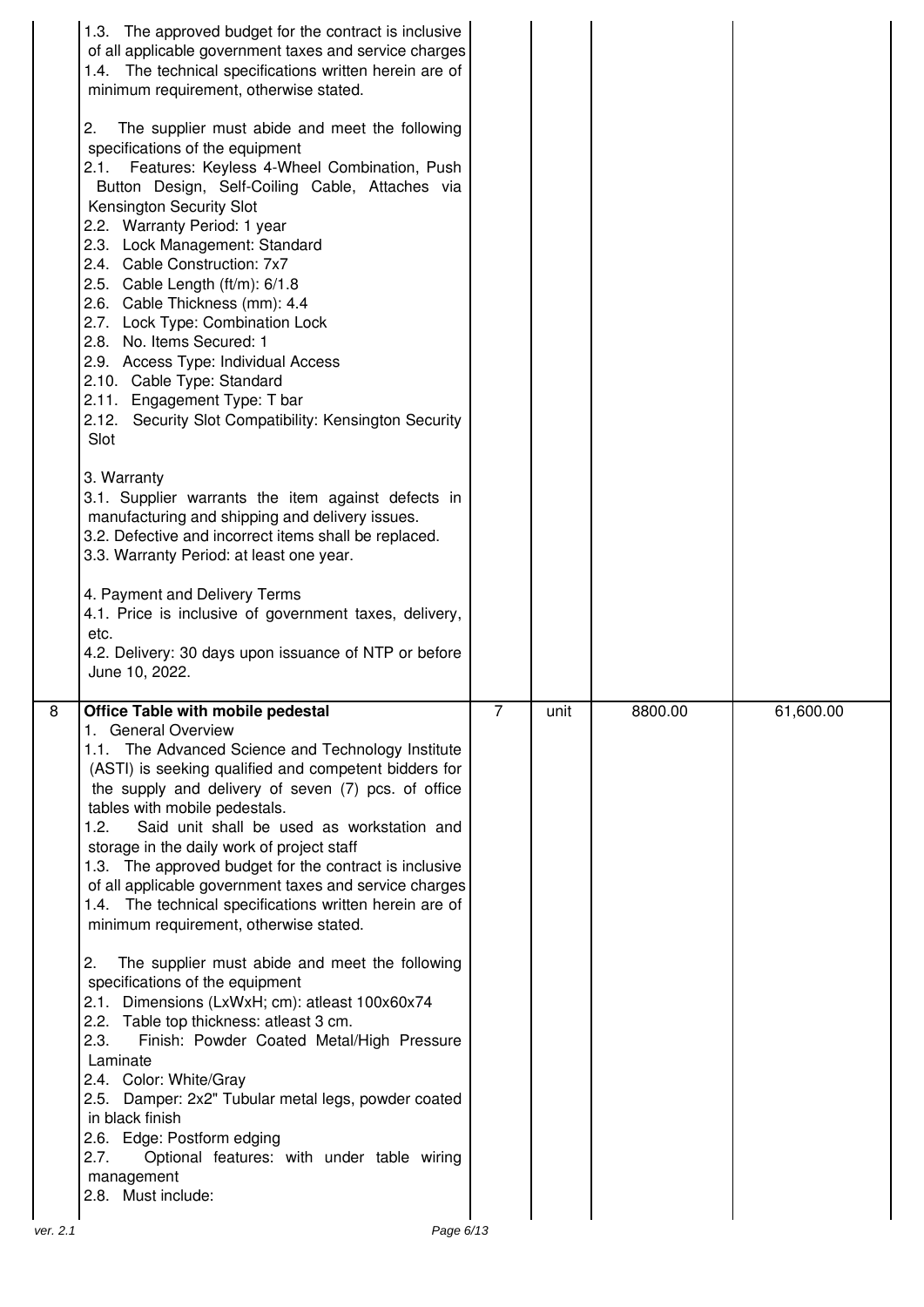| 2.9. (1) Freestanding Table<br>2.10. (1) Steel mobile cabinet with following features:<br>2.10.1. No. of drawers: 3<br>2.10.2. Handle Type: Flush Handle<br>Material: Steel construction with plastic<br>2.10.3.<br>molded top and nylon slide for all drawers<br>2.10.4. Features: with locking mechanism and castors<br>2.10.5.<br>Finish: Powder Coated<br>Metal/High<br>PressureLaminate<br>2.10.6. Color: White/Gray<br>Containers: 2 drawers (with pencil tray) $+1$<br>2.10.7.<br>filing<br>2.10.8. Caster: 55mm<br>2.10.9. Gauge: 0.9mm or #20 thickness<br>3. Warranty<br>3.1. Supplier warrants the item against defects in<br>manufacturing and shipping and delivery issues.<br>3.2. Defective and incorrect items shall be replaced.<br>3.3. Warranty Period: at least one year.<br>4. Payment and Delivery Terms<br>4.1. Price is inclusive of government taxes, delivery,<br>etc.<br>4.2. Delivery: 30 days upon issuance of NTP or before<br>June 10, 2022.                                                                                                                                                                                                                                                                                                                                                                                                                                             |              |      |          |           |
|-------------------------------------------------------------------------------------------------------------------------------------------------------------------------------------------------------------------------------------------------------------------------------------------------------------------------------------------------------------------------------------------------------------------------------------------------------------------------------------------------------------------------------------------------------------------------------------------------------------------------------------------------------------------------------------------------------------------------------------------------------------------------------------------------------------------------------------------------------------------------------------------------------------------------------------------------------------------------------------------------------------------------------------------------------------------------------------------------------------------------------------------------------------------------------------------------------------------------------------------------------------------------------------------------------------------------------------------------------------------------------------------------------------------------|--------------|------|----------|-----------|
| 9<br><b>Washing and Curing Machine</b><br>1. General Overview<br>1.1. The Advanced Science and Technology Institute<br>(ASTI) is seeking qualified and competent bidders for<br>the supply and delivery of one (1) unit of washing and<br>curing machine.<br>Said unit shall be used to wash and cure 3D<br>1.2.<br>printing models for improvement of performance of<br>materials.<br>1.3. The approved budget for the contract is inclusive<br>of all applicable government taxes and service<br>charges.<br>1.4. The technical specifications written herein are of<br>minimum requirement, otherwise stated.<br>The supplier must abide and meet the following<br>2.<br>specifications of the equipment<br>2.1. 360° all-around curing<br>2.2. 360° specular reflections curing rotating platform<br>with 385nm and 405nm dual-band LED beads,<br>all-round curing without dead band.<br>2.3. Dual-band UV lamp beads strip, increase entire<br>lens strip to make the UV light source irradiation is<br>more uniform and concentrated and more complete<br>model curing.<br>2.4.<br>Fully-enclosed machine size (LxWxH; mm.):<br>325*295*485<br>2.5. Fully-enclosed weight: 8kg<br>2.6. Washing size (LxWxH; mm): 240*160*200<br>2.7. Curing size: at least Ø200x300mm<br>2.8. Maximum model weight: 2.5kg<br>2.9. Modes: Cleaning/Curing<br>2.10. SLA wavelength: 385nm & 405nm<br>2.11. Box type: Fully-enclosed | $\mathbf{1}$ | unit | 10000.00 | 10,000.00 |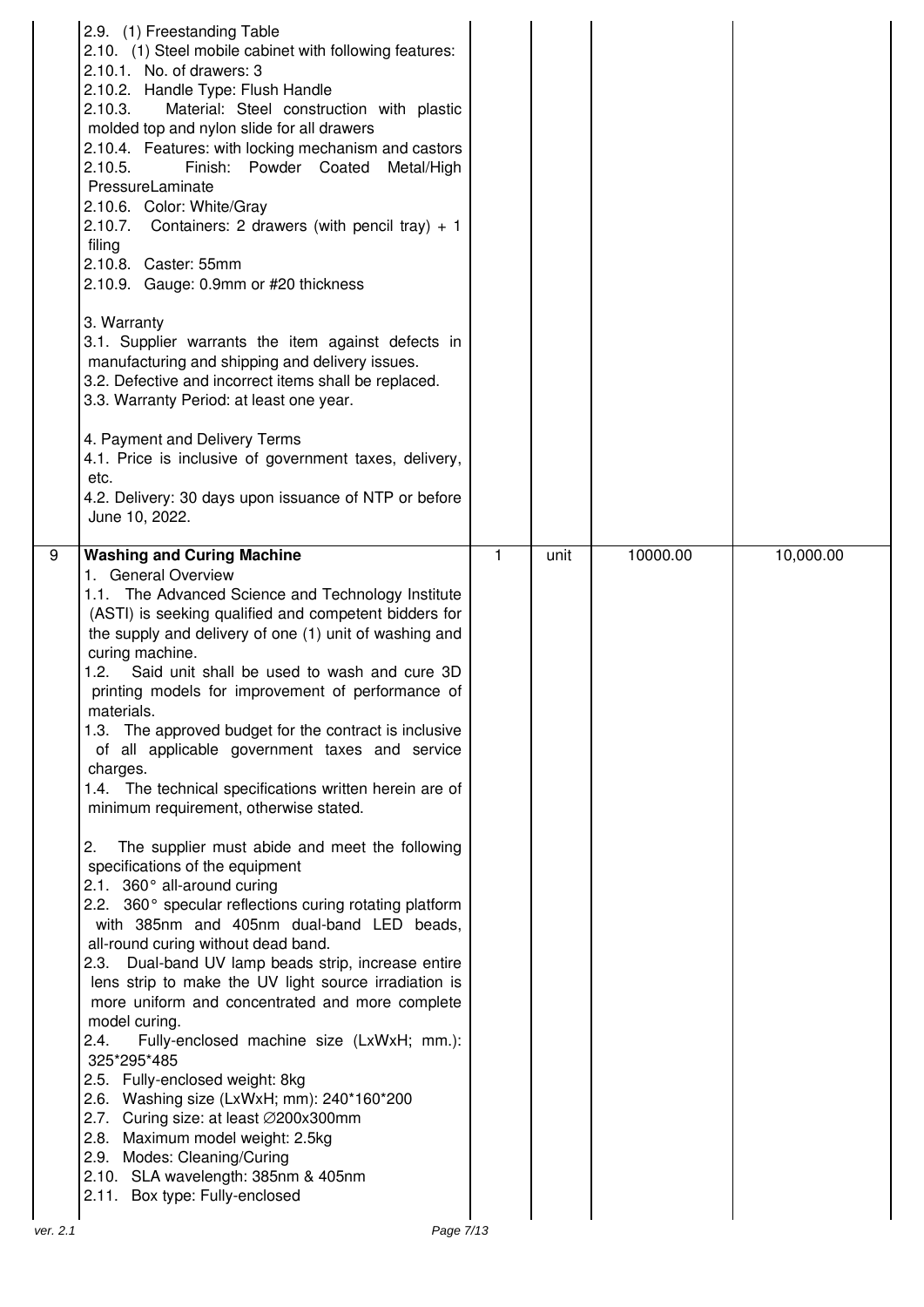|          | 2.12. Features:<br>2.12.1. Large model cleaning/curing<br>2.12.2. 10.1-inch large size<br>2.12.3. Large rotate at the speed<br>2.12.4. Speed/Time settings<br>2.12.5. Interactive interface<br>3. Warranty<br>3.1. Supplier warrants the item against defects in<br>manufacturing and shipping and delivery issues.<br>3.2. Defective and incorrect items shall be replaced.<br>3.3. Warranty Period: at least one year.<br>4. Payment and Delivery Terms<br>4.1. Price is inclusive of government taxes, delivery,<br>etc.<br>4.2. Delivery: 30 days upon issuance of NTP or before<br>June 10, 2022.                                                                                                                                                                                                                                                                                                                                                                                                                                                                                                                                                                                                                                                                                                                                                                               |    |      |         |          |
|----------|--------------------------------------------------------------------------------------------------------------------------------------------------------------------------------------------------------------------------------------------------------------------------------------------------------------------------------------------------------------------------------------------------------------------------------------------------------------------------------------------------------------------------------------------------------------------------------------------------------------------------------------------------------------------------------------------------------------------------------------------------------------------------------------------------------------------------------------------------------------------------------------------------------------------------------------------------------------------------------------------------------------------------------------------------------------------------------------------------------------------------------------------------------------------------------------------------------------------------------------------------------------------------------------------------------------------------------------------------------------------------------------|----|------|---------|----------|
| 10       | <b>Resin - PLA</b><br>1. Objective<br>1.1. Item will be used as consumable supplies for 3D<br>Printer.<br>1.2. The specifications written here are of minimum<br>requirements, unless otherwise stated.<br>1.3. Item is required to be at least ten (10) bottles in<br>quantity.<br>1.4. Scope of service: supply and delivery of PLA Pro<br>Resin.<br>2. Technical Specifications<br>2.1. Environmental, bio-based (PLA Pro)<br>balanced<br>2.2.<br>strength and toughness,<br>High<br>performance<br>2.3. High precision, high resolution<br>2.4. Compatible with color screen, monochrome<br>screen, large and small size printers<br>2.5. Tensile Strength (MPa): 37-48<br>2.6. Flexural Strength(Mpa): 36-49<br>2.7. Elongation at Break(%): 25-28%<br>2.8. IZOD Impact Strength/(J/m): 32-36<br>2.9. Hardness(Shore D): 78-80<br>2.10. Viscosity: 200-300<br>2.11. Density: 1.09-1.10<br>2.12. Weight: at least 0.5kg per bottle<br>2.13. Color: Black, Grey, White<br>3. Warranty<br>3.1. Supplier warrants the item against defects in<br>manufacturing and shipping and delivery issues.<br>3.2. Defective and incorrect items shall be replaced.<br>3.3. Warranty Period: at least one year.<br>4. Payment and Delivery Terms<br>4.1. Price is inclusive of government taxes, delivery,<br>etc.<br>4.2. Delivery: 30 days upon issuance of NTP or before<br>June 10, 2022. | 10 | btl  | 820.00  | 8,200.00 |
| 11       | <b>Release Film Liner</b><br>1. Objective                                                                                                                                                                                                                                                                                                                                                                                                                                                                                                                                                                                                                                                                                                                                                                                                                                                                                                                                                                                                                                                                                                                                                                                                                                                                                                                                            | 5  | pack | 1650.00 | 8,250.00 |
| ver. 2.1 | Page 8/13                                                                                                                                                                                                                                                                                                                                                                                                                                                                                                                                                                                                                                                                                                                                                                                                                                                                                                                                                                                                                                                                                                                                                                                                                                                                                                                                                                            |    |      |         |          |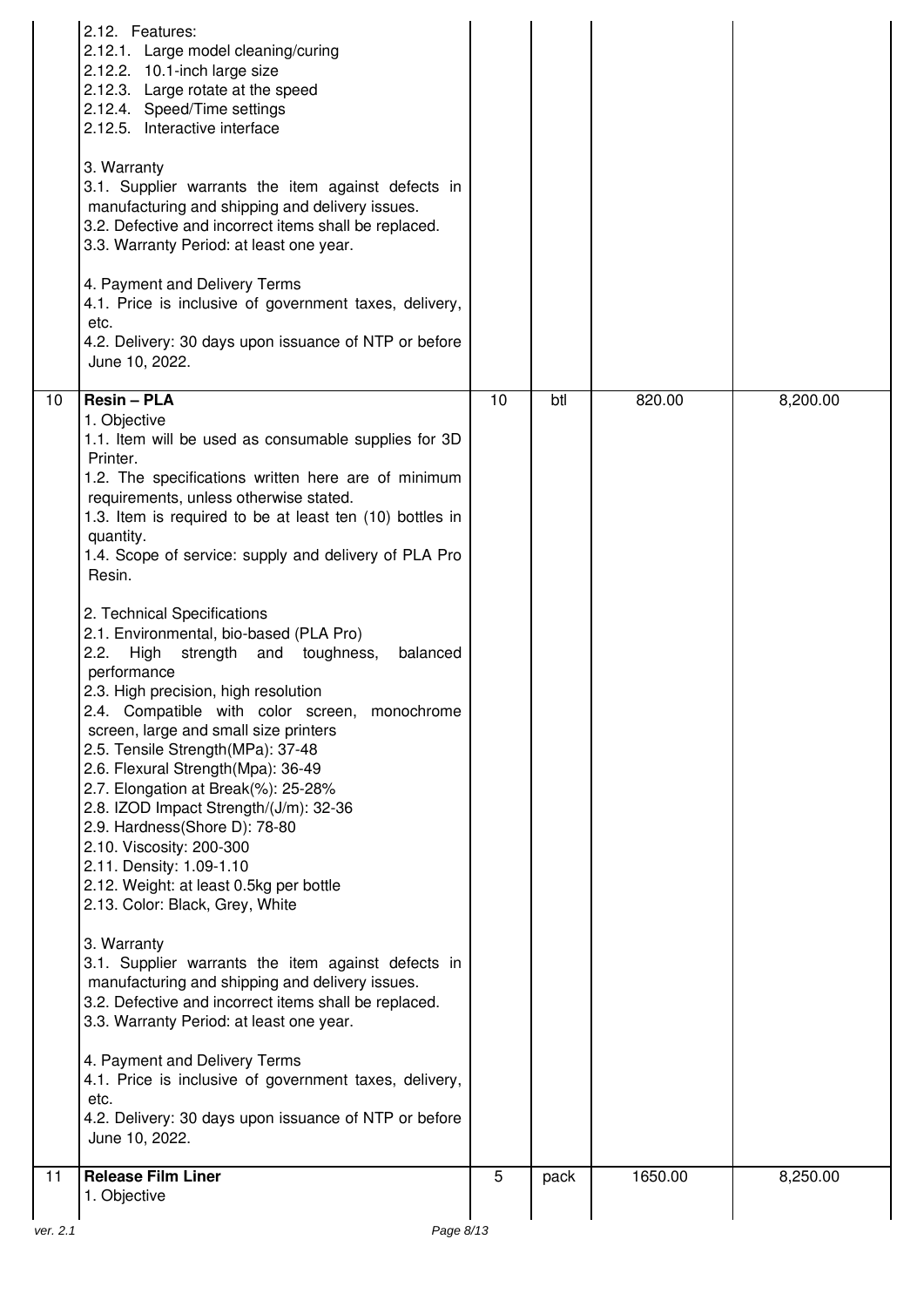|    | 1.1. Item will be used as consumable supplies for 3D<br>Printer.<br>1.2. The specifications written here are of minimum<br>requirements, unless otherwise stated.<br>1.3. Item is required to be at least five (5) packs in<br>quantity.<br>1.4. Scope of service: supply and delivery of Release<br>Film Liner.                                                                                                                                                                            |                |      |         |          |
|----|---------------------------------------------------------------------------------------------------------------------------------------------------------------------------------------------------------------------------------------------------------------------------------------------------------------------------------------------------------------------------------------------------------------------------------------------------------------------------------------------|----------------|------|---------|----------|
|    | 2. Technical Specifications<br>2.1. Compatible with ELEGOO Saturn S MSLA 3D<br>printer<br>2.2. Dimensions: 200x260x0.15mm<br>2.3. UV Transparency: at least 95% light transmittance<br>2.4. Heat resistance: -240°C to 205°C<br>2.5. Durable quality for long term usage<br>2.6. Comes with an easy-to-follow tutorial on the<br>package guiding you to replace the FEP film<br>2.7. Compact cylinder package design<br>2.8. Package Size: $\phi$ 47mm*220mm<br>2.9. at least 5pcs per pack |                |      |         |          |
|    | 3. Warranty<br>3.1. Supplier warrants the item against defects in<br>manufacturing and shipping and delivery issues.<br>3.2. Defective and incorrect items shall be replaced.<br>3.3. Warranty Period: at least one year.                                                                                                                                                                                                                                                                   |                |      |         |          |
|    | 4. Payment and Delivery Terms<br>4.1. Price is inclusive of government taxes, delivery,<br>etc.                                                                                                                                                                                                                                                                                                                                                                                             |                |      |         |          |
|    | 4.2. Delivery: 30 days upon issuance of NTP or before<br>June 10, 2022.                                                                                                                                                                                                                                                                                                                                                                                                                     |                |      |         |          |
| 12 | <b>Flexible Print Plate</b><br>1. Objective<br>1.1. Item will be used as consumable supplies for 3D<br>Printer.<br>1.2. The specifications written here are of minimum<br>requirements, unless otherwise stated.<br>1.3. Item is required to be at least two (2) pieces in<br>quantity.<br>1.4. Scope of service: supply and delivery of Flexible<br>Print Plate.                                                                                                                           | $\overline{2}$ | unit | 1500.00 | 3,000.00 |
|    | 2. Technical Specifications<br>2.1. Magnetic flexible print plate compatible with Elegoo<br>Saturn S.<br>2.2. Size: 196x126mm<br>2.3. Item includes:<br>2.3.1. Magnetic Base with adhesive<br>2.3.2. Flexible Build Plate (spring steel)                                                                                                                                                                                                                                                    |                |      |         |          |
|    | 3. Warranty<br>3.1. Supplier warrants the item against defects in<br>manufacturing and shipping and delivery issues.<br>3.2. Defective and incorrect items shall be replaced.<br>3.3. Warranty Period: at least one year.                                                                                                                                                                                                                                                                   |                |      |         |          |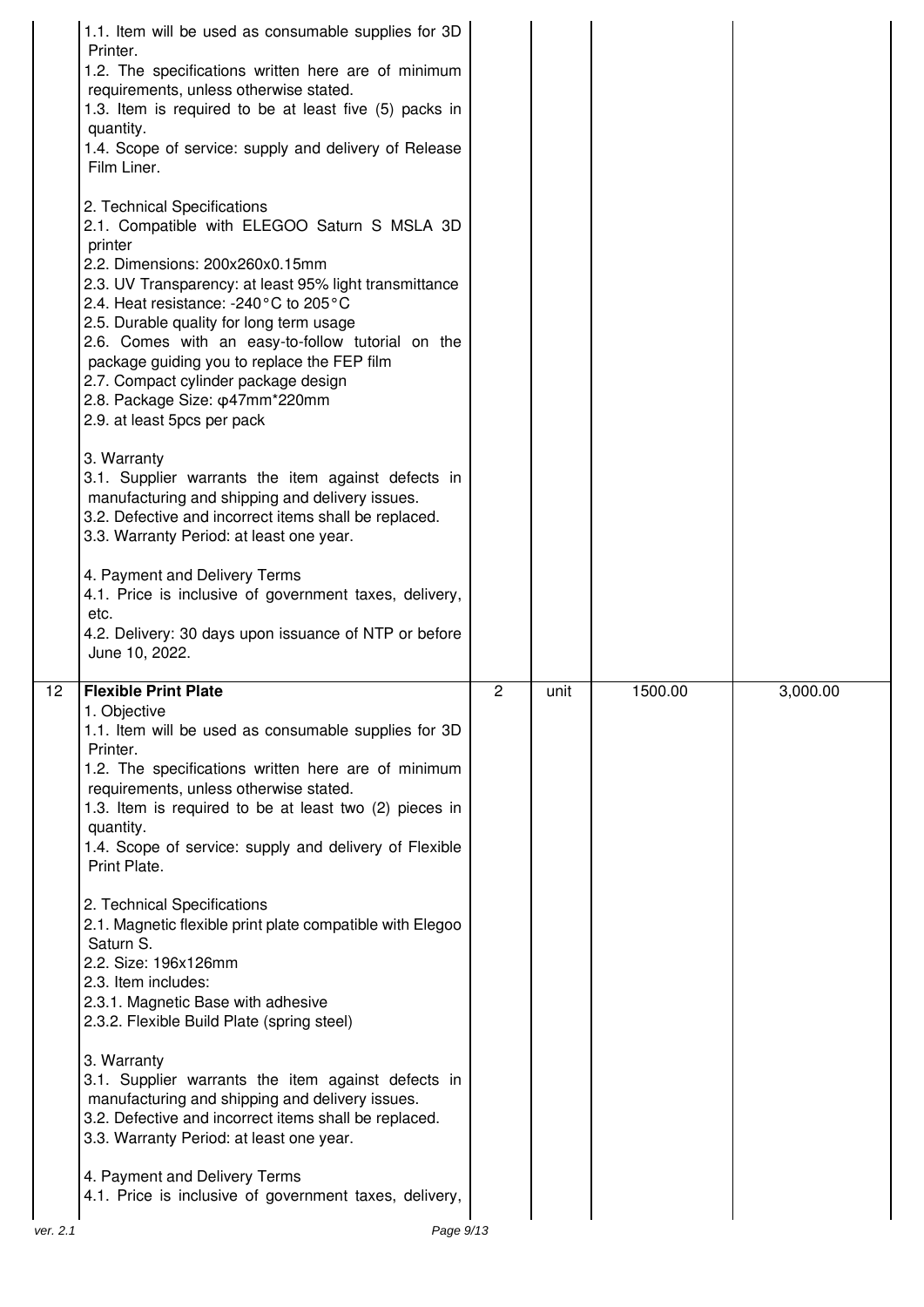| <b>Resin Silicone Mat</b><br>3<br>275.00<br>13<br>unit<br>825.00<br>1. Objective<br>1.1. Item will be used as consumable supplies for 3D<br>Printer.<br>1.2. The specifications written here are of minimum<br>requirements, unless otherwise stated.<br>1.3. Item is required to be at least three (3) pieces in<br>quantity.<br>1.4. Scope of service: supply and delivery of Resin<br>Silicone Mat.<br>2. Technical Specifications<br>2.1. High temperature resistance, slip resistance, and<br>shockproof<br>2.2. Good softness, strong extensibility, good water<br>repellent, and air permeability.<br>2.3. Material: Silicone<br>2.4. Color: Orange<br>2.5. Product Size(unfold): at least 414x310mm /<br>16.3x12.2in<br>3. Warranty<br>3.1. Supplier warrants the item against defects in<br>manufacturing and shipping and delivery issues.<br>3.2. Defective and incorrect items shall be replaced.<br>3.3. Warranty Period: at least one year.<br>4. Payment and Delivery Terms<br>4.1. Price is inclusive of government taxes, delivery,<br>etc.<br>4.2. Delivery: 30 days upon issuance of NTP or before<br>June 10, 2022.<br>5<br>280.00<br>1,400.00<br><b>Resin Scraper</b><br>14<br>set<br>1. Objective<br>1.1. Item will be used as consumable supplies for 3D<br>Printer.<br>1.2. The specifications written here are of minimum<br>requirements, unless otherwise stated.<br>1.3. The item is required to be at least five (5) sets in<br>quantity.<br>1.4. Scope of service: supply and delivery of Resin<br>Print Scraper Set.<br>2. Technical Specifications<br>2.1. Tool for use with resin 3D printers.<br>2.2. Used to remove prints from the platform after<br>printing<br>2.3. Used to scrape excess resin off the build plate and<br>vat.<br>2.4. Material: PVC<br>2.5. Color: Green<br>2.6. Sizes: 2", 4", and 6"<br>2.7. 3 pcs per set<br>3. Warranty<br>3.1. Supplier warrants the item against defects in | etc.<br>4.2. Delivery: 30 days upon issuance of NTP or before<br>June 10, 2022. |  |  |
|-------------------------------------------------------------------------------------------------------------------------------------------------------------------------------------------------------------------------------------------------------------------------------------------------------------------------------------------------------------------------------------------------------------------------------------------------------------------------------------------------------------------------------------------------------------------------------------------------------------------------------------------------------------------------------------------------------------------------------------------------------------------------------------------------------------------------------------------------------------------------------------------------------------------------------------------------------------------------------------------------------------------------------------------------------------------------------------------------------------------------------------------------------------------------------------------------------------------------------------------------------------------------------------------------------------------------------------------------------------------------------------------------------------------------------------------------------------------------------------------------------------------------------------------------------------------------------------------------------------------------------------------------------------------------------------------------------------------------------------------------------------------------------------------------------------------------------------------------------------------------------------------------------------------------------------------|---------------------------------------------------------------------------------|--|--|
|                                                                                                                                                                                                                                                                                                                                                                                                                                                                                                                                                                                                                                                                                                                                                                                                                                                                                                                                                                                                                                                                                                                                                                                                                                                                                                                                                                                                                                                                                                                                                                                                                                                                                                                                                                                                                                                                                                                                           |                                                                                 |  |  |
|                                                                                                                                                                                                                                                                                                                                                                                                                                                                                                                                                                                                                                                                                                                                                                                                                                                                                                                                                                                                                                                                                                                                                                                                                                                                                                                                                                                                                                                                                                                                                                                                                                                                                                                                                                                                                                                                                                                                           |                                                                                 |  |  |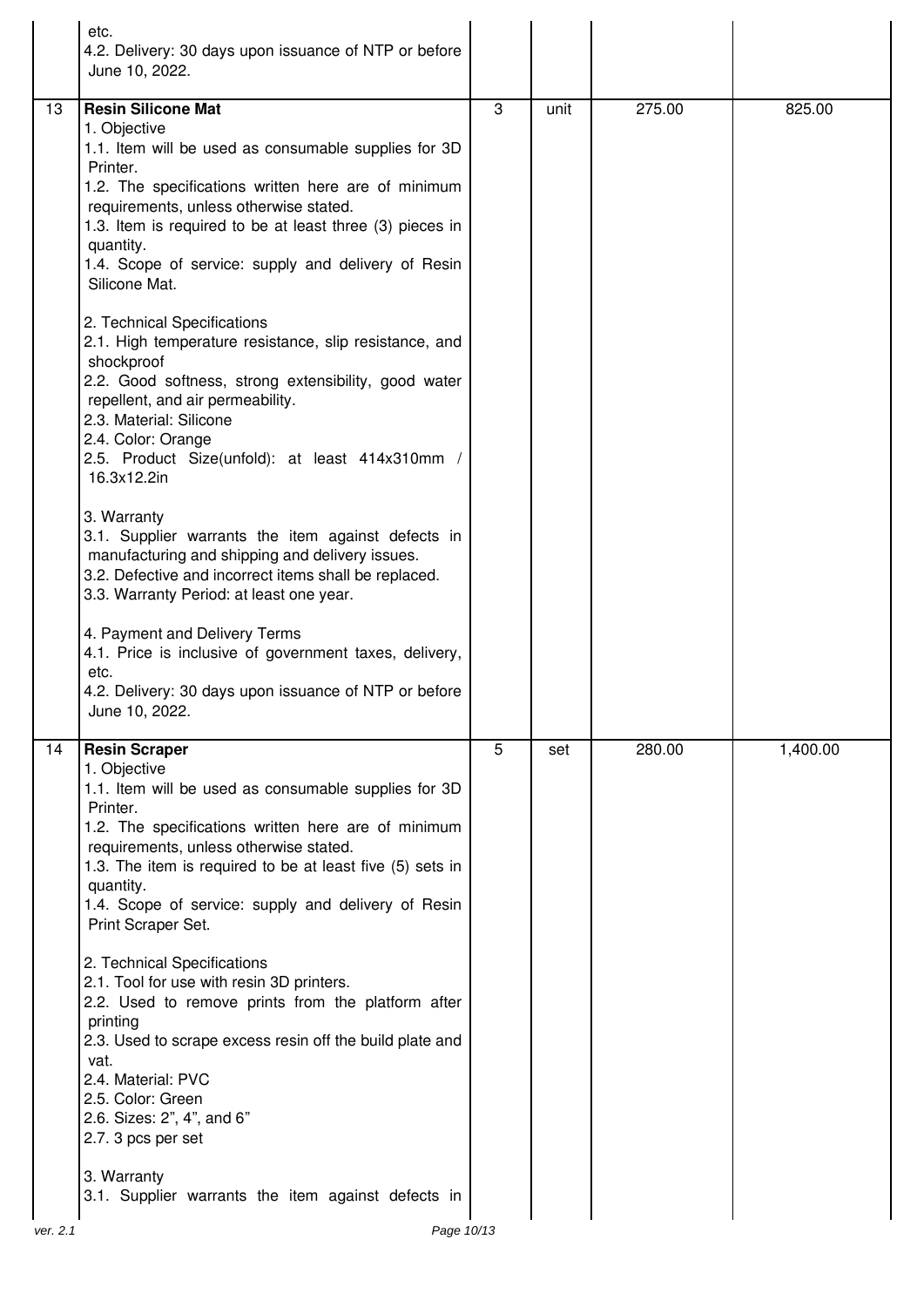|    | manufacturing and shipping and delivery issues.<br>3.2. Defective and incorrect items shall be replaced.<br>3.3. Warranty Period: at least one year.<br>4. Payment and Delivery Terms<br>4.1. Price is inclusive of government taxes, delivery,<br>etc.<br>4.2. Delivery: 30 days upon issuance of NTP or before<br>June 10, 2022.                                                                                                                                                                                                                                                                                                                                                                                                                                                                                                                                                                                                                                                                                                                                                                                                                                                                                                                                  |    |      |          |           |
|----|---------------------------------------------------------------------------------------------------------------------------------------------------------------------------------------------------------------------------------------------------------------------------------------------------------------------------------------------------------------------------------------------------------------------------------------------------------------------------------------------------------------------------------------------------------------------------------------------------------------------------------------------------------------------------------------------------------------------------------------------------------------------------------------------------------------------------------------------------------------------------------------------------------------------------------------------------------------------------------------------------------------------------------------------------------------------------------------------------------------------------------------------------------------------------------------------------------------------------------------------------------------------|----|------|----------|-----------|
| 15 | <b>3D Printer</b><br>1. Objective<br>1.1. Item will be used as a tool to produce enclosures,<br>brackets, mountings, and other parts.<br>1.2. The specifications written here are of minimum<br>requirements, unless otherwise stated.<br>1.3. The item is required to be at least one (1) unit in<br>quantity.<br>1.4. Scope of service: supply and delivery of 3D Printer.<br>2. Technical Specifications<br>2.1. 3D Printer Type: MSLA<br>2.2. LCD Screen Size: at least 9.1"<br>2.3. XY Resolution: at least 4098x2560<br>2.4. Pixel Size: at most 48um (0.048mm)<br>2.5. Screen Life: at least 2000h<br>2.6.<br>Size<br>Volume):<br>Print<br>(Build<br>at<br>least<br>196x122x210mm (LxWxH)<br>2.7. Print Speed: 30-70mm/h or better<br>2.8. Screen Scratch-resistant Film: Yes<br>2.9. Air Purifier: Yes<br>2.10. FEP Film: FEP2.0 or better<br>3. Warranty<br>3.1. Supplier warrants the item against defects in<br>manufacturing and shipping and delivery issues.<br>3.2. Defective and incorrect items shall be replaced.<br>3.3. Warranty Period: at least one year.<br>4. Payment and Delivery Terms<br>4.1. Price is inclusive of government taxes, fees,<br>delivery, etc.<br>4.2. Delivery: 30 days upon issuance of NTP or before<br>June 10, 2022. | 1. | unit | 31000.00 | 31,000.00 |
| 16 | <b>3D Scanner</b><br>1. Objective<br>1.1. Item will be used as a tool to create 3D models.<br>1.2. The specifications written here are of minimum<br>requirements, unless otherwise stated.<br>1.3. The item is required to be at least one (1) unit in<br>quantity.<br>1.4. Scope of service: supply and delivery of 3D<br>Scanner.<br>2. Technical Specifications<br>2.1. Technology: Dual camera infrared structured light<br>2.2. Single capture accuracy: 0.3mm or better<br>2.3. Single capture range: 210mm x 130mm or better<br>2.4. Working distance: 275mm±100mm or better<br>2.5. Minimum scan volume: 50x50x50 or better                                                                                                                                                                                                                                                                                                                                                                                                                                                                                                                                                                                                                                | 1  | unit | 35000.00 | 35,000.00 |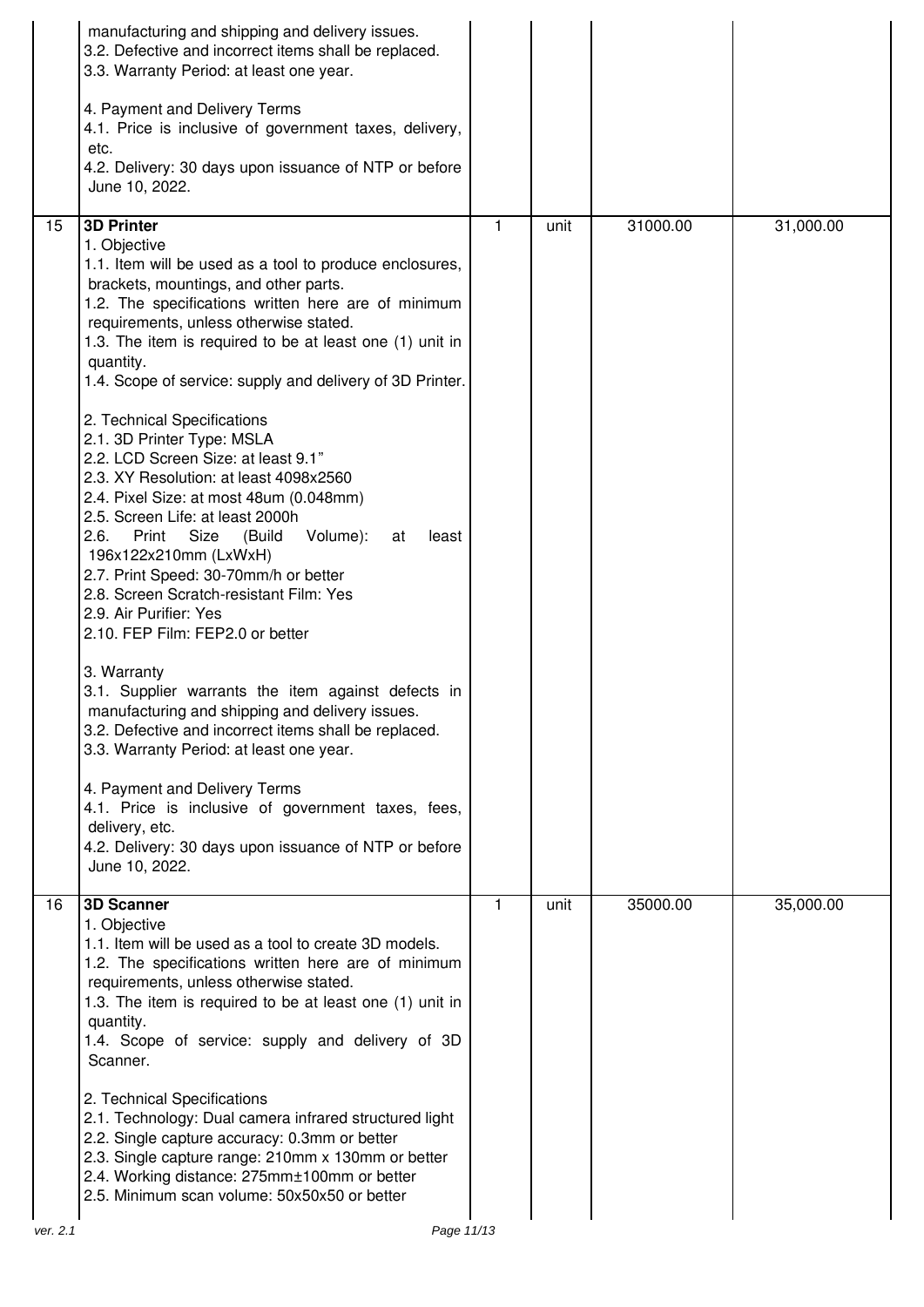| 2.17. Power and data interface: USB<br>3. Warranty<br>3.1. Supplier warrants the item against defects in<br>manufacturing and shipping and delivery issues.                                                                                                                     |  |  |
|---------------------------------------------------------------------------------------------------------------------------------------------------------------------------------------------------------------------------------------------------------------------------------|--|--|
| 3.2. Defective and incorrect items shall be replaced.<br>3.3. Warranty Period: at least one year.<br>4. Payment and Delivery Terms<br>4.1. Price is inclusive of government taxes, delivery,<br>etc.<br>4.2. Delivery: 30 days upon issuance of NTP or before<br>June 10, 2022. |  |  |

### **GUIDELINES**

#### **A. Content and Format of Quotations**

- 1. The Quotation/s must include the RFQ Number or the PR Number indicated above
- 2. Bidders must specify the BRAND NAMES and MODEL NAMES/NUMBER for the following goods:
	- a. Computer and electronic equipment and its accessories or peripherals
	- b. Software applications, programs, and digital licenses
	- c. Commercial off-the-shelf electronic devices or components
- 3. The Quotation/s must indicate the registered business name of the company (or individual), business address and contact number. It must also include the full name and signature of the company's authorized representative.
- 4. BIR Certificate of Registration for new DOST-ASTI suppliers.

#### **B. Eligibiliy Requirements**

Pursuant to Annex "H" or Consolidated Guidelines for the Alternative Methods of Procurement of the 2016 Implementing Rules and Regulations (IRR) of Republic Act (RA) No. 9184, the following documents shall be submitted except for Repeat Order, Shopping under Section 52.1(a), and Negotiated Procurement under Sections 53.1 (Two-Failed Biddings), and 53.5 (Agency-to-Agency):

#### **For Procurement of Goods**

- 1. Upon submission of quotation
	- a. Valid PhilGEPS Registration Number / Organization ID
	- b. Valid Mayor's/Business Permit
- 2. Upon issuance of Notice of Award (NOA)
	- a. Omnibus Sworn Statement (shall be required only for procurement projects with ABC above P50,000.00)
	- b. Income/Business Tax Return (For ABCs above P500,000.00)